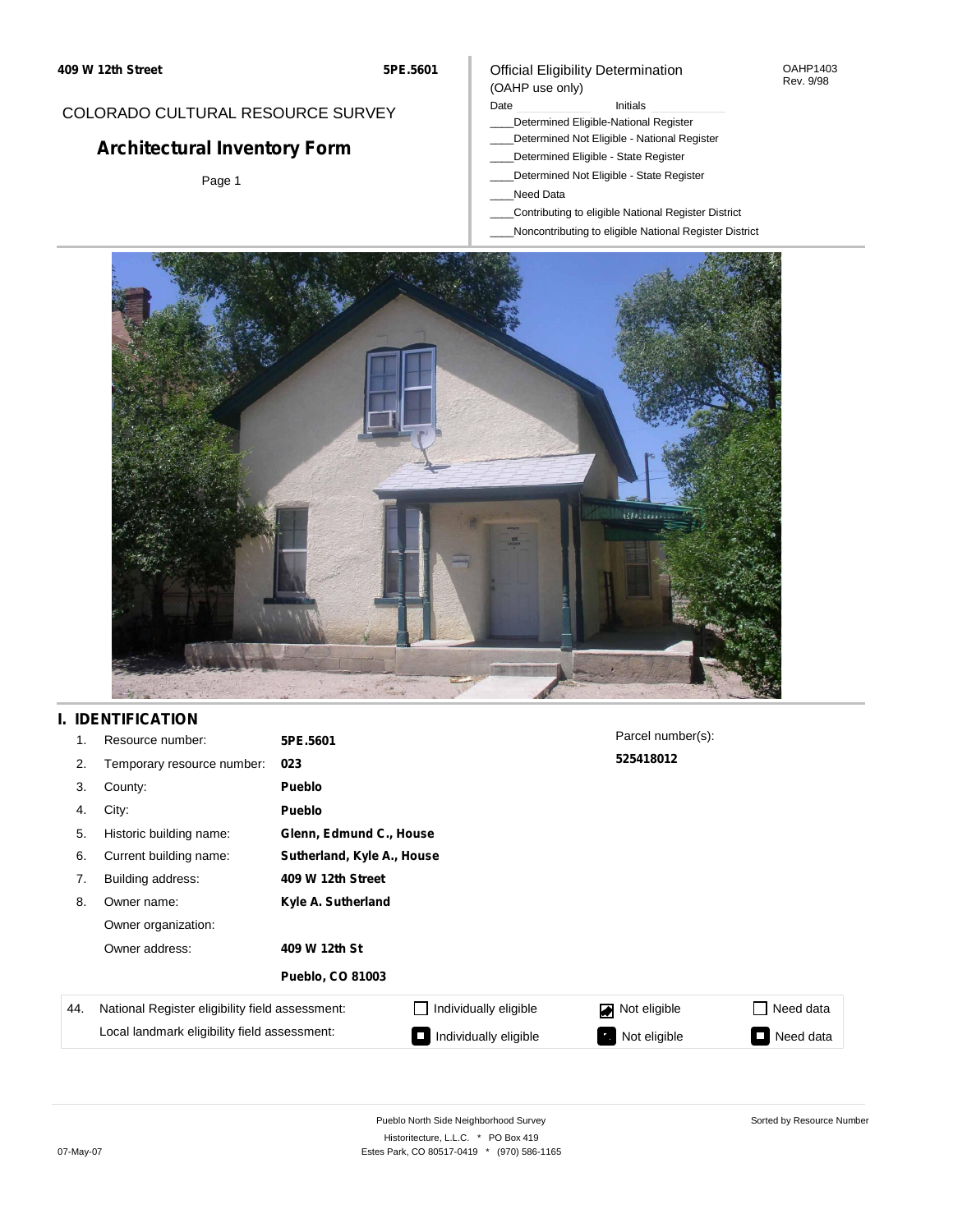Sorted by Resource Number

### **Architectural Inventory Form**

Page 2

#### **II. GEOGRAPHIC INFORMATION**

| 9.  | P.M.       |                                      | 6th                 |  |              | Township:               |              | <b>20S</b> |    |     |           | Range:            | 65W |         |
|-----|------------|--------------------------------------|---------------------|--|--------------|-------------------------|--------------|------------|----|-----|-----------|-------------------|-----|---------|
|     |            | NE.                                  | 1/4                 |  | of <b>SE</b> | 1/4                     | of <b>NW</b> | 1/4        | of | SE. | 1/4       | of Section        |     | 25      |
| 10. |            |                                      | UTM reference zone: |  |              | 13                      |              |            |    |     |           |                   |     |         |
|     | Easting:   |                                      |                     |  |              | 533964                  |              |            |    |     | Northing: |                   |     | 4236540 |
| 11. |            |                                      | USGS quad name:     |  |              | <b>Northeast Pueblo</b> |              |            |    |     | Scale:    |                   |     | 7.5     |
|     | Year:      | 1961 (Photorevised 1970 and<br>1974) |                     |  |              |                         |              |            |    |     |           |                   |     |         |
| 12. | $Lot(s)$ : |                                      |                     |  |              | Lot 14; Block 26        |              |            |    |     |           |                   |     |         |
|     | Addition:  |                                      |                     |  |              | <b>County Addition</b>  |              |            |    |     |           | Year of addition: |     | 1869    |

13. Boundary description and justification:

The boundary, as described above, contains but does not exceed the land historically associated with this property.

Metes and bounds exist:

П

#### **III. ARCHITECTURAL DESCRIPTION**

| 14. | Building plan (footprint, shape):<br>Other building plan descriptions: | <b>Rectangular Plan</b>              |                       |
|-----|------------------------------------------------------------------------|--------------------------------------|-----------------------|
| 15. | Dimensions in feet (length x width):                                   | 724 square feet                      |                       |
| 16. | Number of stories:                                                     | 11/2                                 |                       |
| 17. | Primary external wall material(s):                                     | <b>Stucco</b>                        | Other wall materials: |
|     |                                                                        |                                      |                       |
| 18. | Roof configuration:                                                    | <b>Gabled Roof/Front Gabled Roof</b> |                       |
|     | Other roof configurations:                                             |                                      |                       |
| 19. | Primary external roof material:                                        | <b>Asphalt Roof/Composition Roof</b> |                       |
|     | Other roof materials:                                                  |                                      |                       |
| 20. | Special features:                                                      | Chimney                              |                       |
|     |                                                                        | Porch                                |                       |
|     |                                                                        | <b>Window/Segmental Arch</b>         |                       |

#### 21. General architectural description:

Oriented to the south, this house rests on a tan-tinted stucco-covered foundation. Tan-tinted stucco also clads the exterior **walls. Windows are 4-over-4-light, double-hung sash, with green-painted wood frames and aluminum-frame storm windows.** They open between protruding, stucco-covered sills and segmental arches. The rear (north) elevation has 1-over-1-light, doublehung sash windows, with white, vinyl frames. The paired windows in the front- (south-) facing gable have protruding keystones. A single-story, canted bay protrudes from the north end of the east elevation. It features elaborate, scrolled brackets beneath its eaves. A small, shed-roofed porch is attached to the east end of the front (south) elevation. It has a concrete floor and green-painted, turned porch supports. The porch provides access to the principal (south) doorway, which hosts a 4-panel, white, metal door. The edges of the doorway are rounded. A white, metal slab door also opens on the west end of the rear (north) elevation. Attached to the eastern two-thirds of this same elevation is a deck constructed of pressure-treated lumber. A shed-roofed structure, consisting of wrought-iron supports and sheets of green, translucent fiberglass, covers a concrete patio on the south end of the east elevation. Gray, interlocking asphalt shingles cover the front-gabled roof, and the eaves are boxed with green-painted wood fascia and soffit. Stucco-covered chimneys protrude from the roof ridge, at the center and at the north **end of the house.**

22. Architectural style:

**Other Style**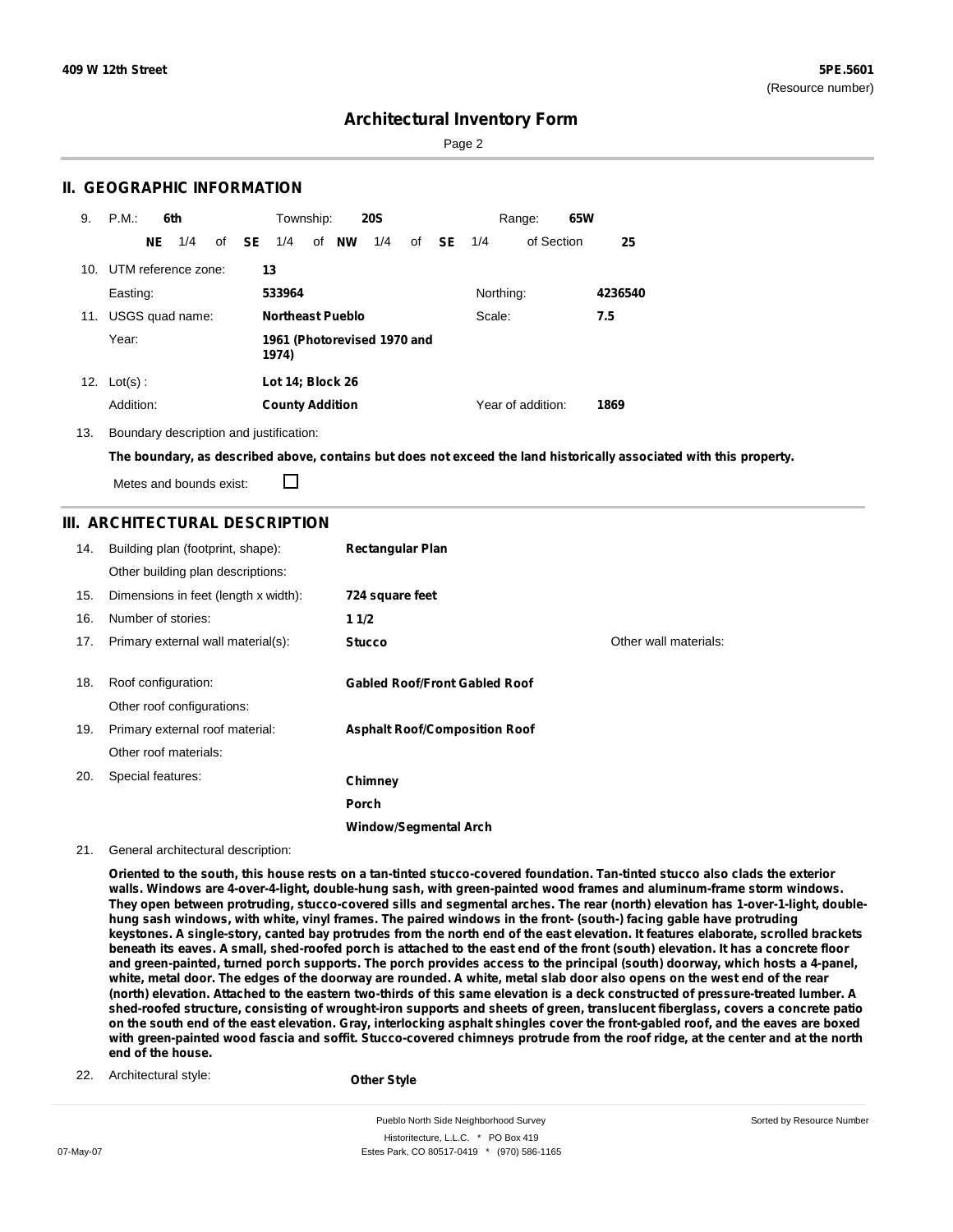Page 3

|     | Other architectural styles:                       | Front-Gabled, Masonry Box                                                                                                                                                                                                                                                                                                                                                                                                                                                                                                         |
|-----|---------------------------------------------------|-----------------------------------------------------------------------------------------------------------------------------------------------------------------------------------------------------------------------------------------------------------------------------------------------------------------------------------------------------------------------------------------------------------------------------------------------------------------------------------------------------------------------------------|
|     | Building type:                                    |                                                                                                                                                                                                                                                                                                                                                                                                                                                                                                                                   |
| 23. | Landscape or special setting features:            |                                                                                                                                                                                                                                                                                                                                                                                                                                                                                                                                   |
|     | fence delimits portions of the property boundary. | This property is located on terrain sloping downward from north to south, with an elevation of around 4,700 feet above mean<br>sea level. The neighborhood features modest, one- and two-story houses. A grass strip separates the sidewalk from the street.<br>This property is located on the north side of West 12th Street, an east-west-oriented thoroughfare. It is situated between 405<br>West 12th Street, to the east, and 411-415 West 12th Street, to the west. A packed-earth yard surrounds the house. A chain-link |
| 24. | Associated buildings, features or objects:        | No associated buildings identified.                                                                                                                                                                                                                                                                                                                                                                                                                                                                                               |
|     | IV. ARCHITECTURAL HISTORY                         |                                                                                                                                                                                                                                                                                                                                                                                                                                                                                                                                   |
| 25. | Date of Construction:                             | Estimate:<br>1885<br>Actual:                                                                                                                                                                                                                                                                                                                                                                                                                                                                                                      |
|     | Source of Information:                            | Sanborn Fire Insurance Maps (for Pueblo, Colorado). New York: Sanborn Map and<br>Publishing Co., 1883, 1886, 1889, 1893, 1904-05, 1904-51, and 1904-52.                                                                                                                                                                                                                                                                                                                                                                           |
| 26. | Architect:                                        | n/a                                                                                                                                                                                                                                                                                                                                                                                                                                                                                                                               |
|     | Source of information:                            |                                                                                                                                                                                                                                                                                                                                                                                                                                                                                                                                   |
| 27. | Builder:                                          | unknown                                                                                                                                                                                                                                                                                                                                                                                                                                                                                                                           |
|     | Source of information:                            |                                                                                                                                                                                                                                                                                                                                                                                                                                                                                                                                   |
| 28. | Original Owner:                                   | <b>Edmund C. Glenn</b>                                                                                                                                                                                                                                                                                                                                                                                                                                                                                                            |
|     | Source of information:                            | Pueblo City Directory. Pueblo, Co.; Salt Lake City; Kansas City, Mo.; and others: R.L. Polk &<br>Co, consulted 1886 through 2003.                                                                                                                                                                                                                                                                                                                                                                                                 |
| 29. | Construction history:                             |                                                                                                                                                                                                                                                                                                                                                                                                                                                                                                                                   |
|     |                                                   | According to Pueblo County tax records and other sources, this house was constructed in 1900. However, city directories and<br>Sanborn insurance maps reveal that this house existed by 1885. An analysis of the form, style, and materials corroborates a<br>circa 1885 date of construction. The most notable alteration has been the application of stucco over the original brick, which<br>appears to have occurred within that last 20 years. Remarkably, no apparent additions have been made to this house since its      |
|     | construction.                                     |                                                                                                                                                                                                                                                                                                                                                                                                                                                                                                                                   |

### **V. HISTORICAL ASSOCIATIONS**

| 31. | Original use(s):     | <b>Single Dwelling</b> |
|-----|----------------------|------------------------|
| 32. | Intermediate use(s): | <b>Single Dwelling</b> |
| 33. | Current use(s):      | <b>Single Dwelling</b> |
| 34. | Site type(s):        | Residence              |

35. Historical background:

This house appears to have been constructed in 1885. Its first owner and resident was most likely attorney Edmund C. Glenn and his family. Glenn was born in December 1856, in lowa. He lived here with his unmarried sisters Lucretia M., a clerk at the Wilson & Barnard Dry Goods Company, and Hanna, a teacher at the nearby Centennial School. Edmund Glenn also resided **here with a Mrs. S.A. Glenn, who appears to have been his widowed mother.**

Census records and city directories indicate that in 1900, three families occupied this property. The owner was Robert Corkish, Jr., a salesman for J.E. Tyler & Company. He lived here with his wife, Hattie. Robert was born in December 1868 and Hattie in July 1879. Boarding with them was James E. Downey, who was involved in mining. He lived here with three daughters, Rebecca, Mary, and Martha, and a son, Edgar J. The other family consisted of Lafayette F. Cornwell, proprietor of the Cornwell Jewelry Company, and his wife Hattie S. (not to be confused with the property owner's wife of the same name). A few years later, the Corkish family moved to the home of Robert's father, two houses east, at 401 West 12th Street.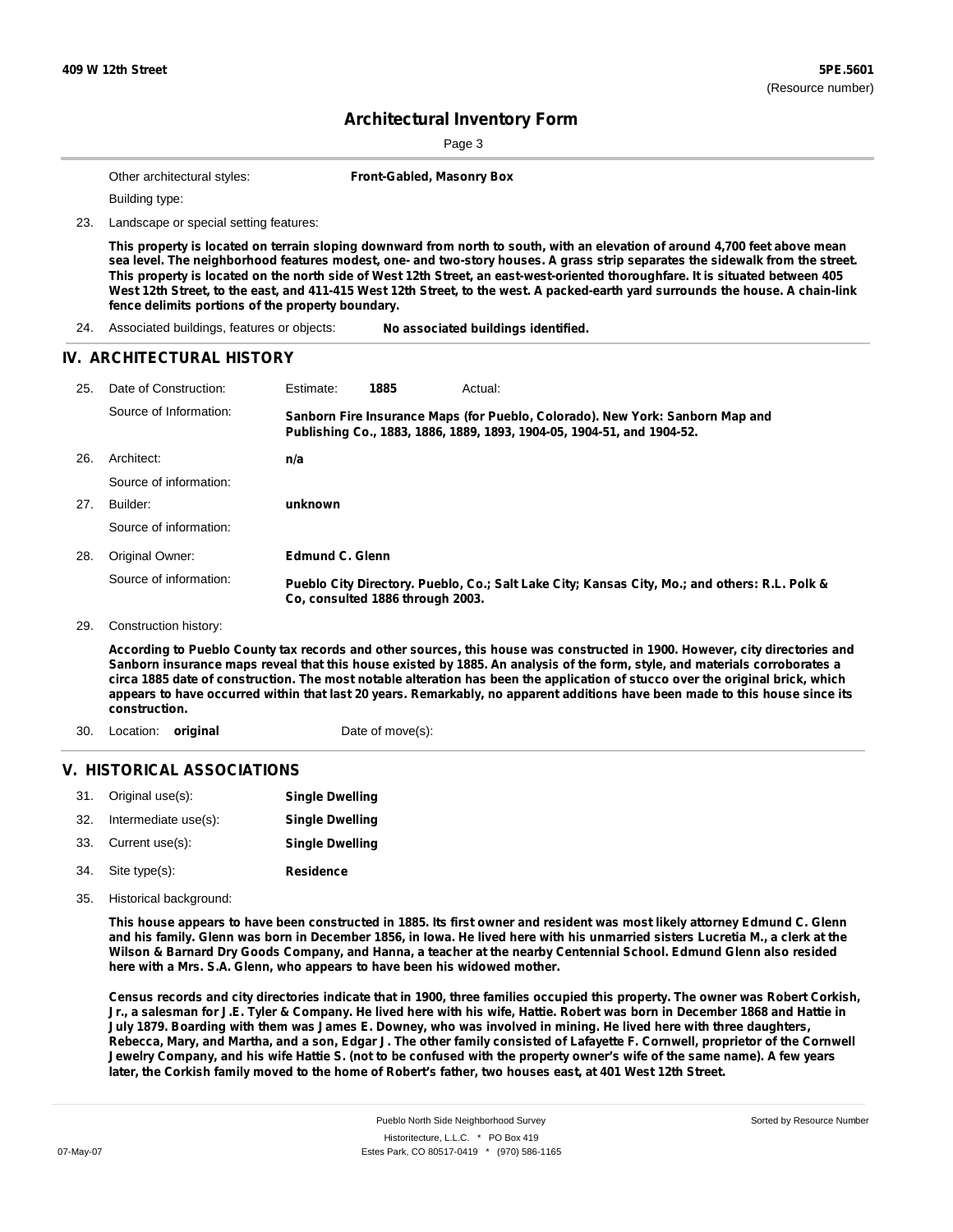Page 4

By 1909, the owner was William C. Holser, who resided here with his wife, Maria. William was born in Pennsylvania in 1865. Maria came from Kansas, where she was born in 1872. The Holsers resided here with Hannah Page, Maria's mother, and Victor Chapman, a boarder. William Holser was a printer for the Franklin Press, then located at 518 North Santa Fe Avenue. The **Holsers remained here through 1920.**

In 1925, the owner and resident was William G. Hacker, who remained here for the next 30 years. With his wife, Helen Wallace Hacker, William had one son, Sidney G. Hacker. William and Helen Hacker resided at this address until their deaths, only a **month apart, in 1955.**

In 1960 the resident was Hillis Parmelee. In 1970, Patricia J. and William Jones purchased the property. Patricia sold it to Paul and Carrie Mitchell in 1999. Later that year, Kyle A. Sutherland, the current owner and resident, purchased the property.

36. Sources of information:

**Pueblo County Office of Tax Assessor. Property information card [internet].**

**Pueblo City Directory. Pueblo, Co.; Salt Lake City; Kansas City, Mo.; and others: R.L. Polk & Co, consulted 1886 through 2003.**

**"Hacker (William G.)" [obituary]. Pueblo Chieftain, 12 May 1955, p. 11.**

**U.S. Census of 1910. Precinct 3, Pueblo, Pueblo County, Colorado. Series T624, roll 124, p. 122.**

**U.S. Census of 1900. Precinct 1, Pueblo, Pueblo County, Colorado. Series T623, roll 128, p. 20.**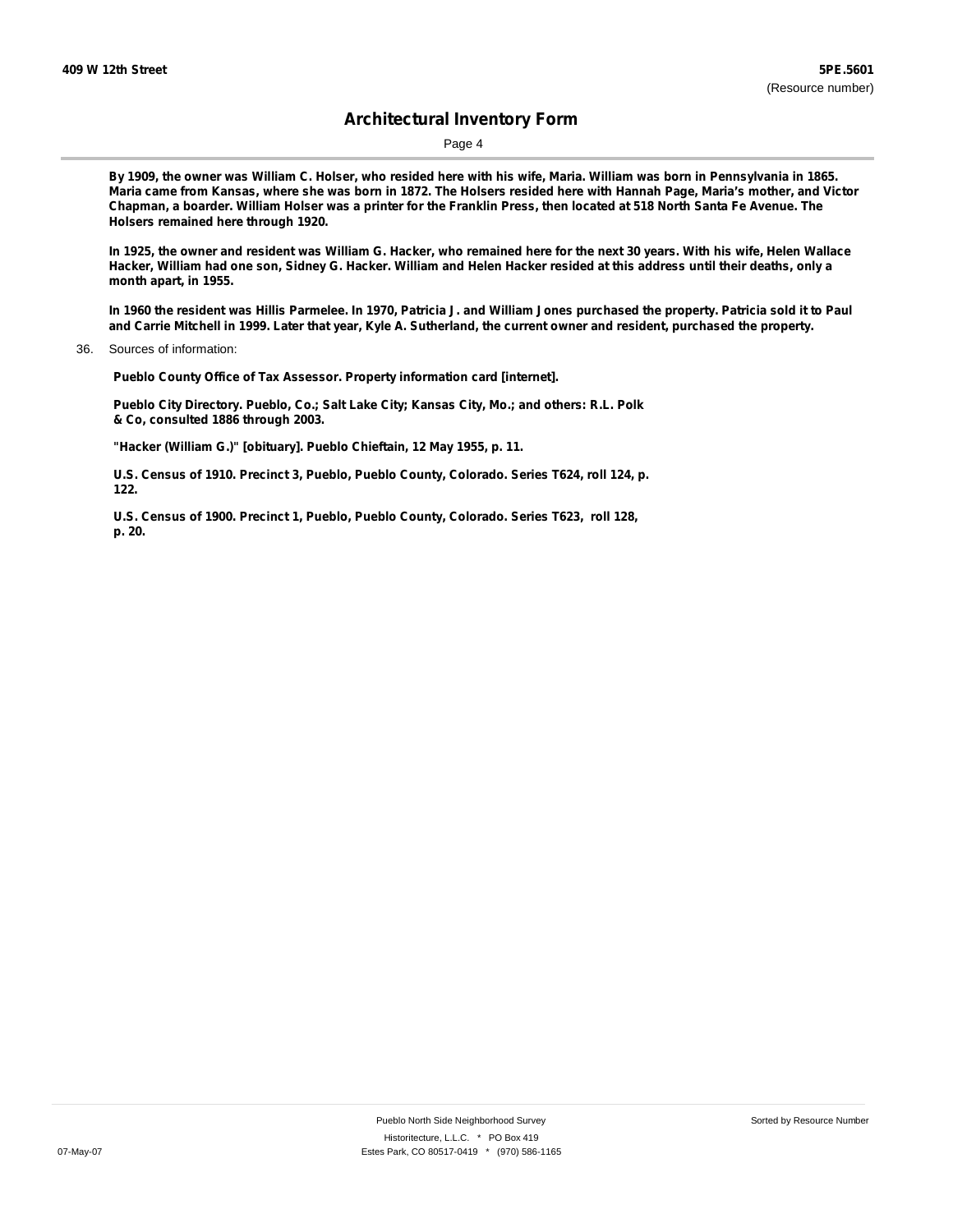÷

Sorted by Resource Number

# **Architectural Inventory Form**

Page 5

|     | <b>VI. SIGNIFICANCE</b>                                                                                                                                                                                                                                                                                                                                                                                                                                                                                                                                                                                                                                                                                                |  |  |  |  |  |  |
|-----|------------------------------------------------------------------------------------------------------------------------------------------------------------------------------------------------------------------------------------------------------------------------------------------------------------------------------------------------------------------------------------------------------------------------------------------------------------------------------------------------------------------------------------------------------------------------------------------------------------------------------------------------------------------------------------------------------------------------|--|--|--|--|--|--|
| 37. | Local landmark designation:<br>Yes $\Box$<br>No.                                                                                                                                                                                                                                                                                                                                                                                                                                                                                                                                                                                                                                                                       |  |  |  |  |  |  |
|     | Designation authority:                                                                                                                                                                                                                                                                                                                                                                                                                                                                                                                                                                                                                                                                                                 |  |  |  |  |  |  |
|     | Date of designation:                                                                                                                                                                                                                                                                                                                                                                                                                                                                                                                                                                                                                                                                                                   |  |  |  |  |  |  |
| 38. | Applicable National Register criteria:                                                                                                                                                                                                                                                                                                                                                                                                                                                                                                                                                                                                                                                                                 |  |  |  |  |  |  |
|     | A. Associated with events that have made a significant contribution to the broad pattern of our history.<br>l.<br>B. Associated with the lives of persons significant in our past.<br>$\Box$<br>C. Embodies the distinctive characteristics of a type, period, or method of construction, or represents the work<br>◙<br>of a master, or that possess high artistic values, or represents a significant and distinguished entity whose<br>components may lack individual distinction.<br>D. Has yielded, or may be likely to yield, information important in history or prehistory.<br>Qualifies under Criteria Considerations A through G (see manual).<br>Does not meet any of the above National Register criteria. |  |  |  |  |  |  |
|     | <b>Pueblo Standards for Designation:</b>                                                                                                                                                                                                                                                                                                                                                                                                                                                                                                                                                                                                                                                                               |  |  |  |  |  |  |
|     | 1a. History                                                                                                                                                                                                                                                                                                                                                                                                                                                                                                                                                                                                                                                                                                            |  |  |  |  |  |  |
|     | Have direct association with the historical development of the city, state, or nation; or                                                                                                                                                                                                                                                                                                                                                                                                                                                                                                                                                                                                                              |  |  |  |  |  |  |
|     | <u>1b. History</u>                                                                                                                                                                                                                                                                                                                                                                                                                                                                                                                                                                                                                                                                                                     |  |  |  |  |  |  |
|     | Be the site of a significant historic event; or<br>$\mathcal{L}_{\mathcal{A}}$                                                                                                                                                                                                                                                                                                                                                                                                                                                                                                                                                                                                                                         |  |  |  |  |  |  |
|     | 1c. History<br>Have direct and substantial association with a person or group of persons who had influence on society.<br>$\blacksquare$                                                                                                                                                                                                                                                                                                                                                                                                                                                                                                                                                                               |  |  |  |  |  |  |
|     | 2a. Architecture                                                                                                                                                                                                                                                                                                                                                                                                                                                                                                                                                                                                                                                                                                       |  |  |  |  |  |  |
|     | Embody distinguishing characteristics of an architectural style or type; or<br>$\overline{\phantom{a}}$                                                                                                                                                                                                                                                                                                                                                                                                                                                                                                                                                                                                                |  |  |  |  |  |  |
|     | 2b. Architecture                                                                                                                                                                                                                                                                                                                                                                                                                                                                                                                                                                                                                                                                                                       |  |  |  |  |  |  |
|     | Be a significant example of the work of a recognized architect or master builder, or<br>$\sim$                                                                                                                                                                                                                                                                                                                                                                                                                                                                                                                                                                                                                         |  |  |  |  |  |  |
|     | 2c. Architecture<br>Contain elements of architectural design, engineering, materials, craftsmanship, or artistic merit which represent a<br>О<br>significant or influential innovation;                                                                                                                                                                                                                                                                                                                                                                                                                                                                                                                                |  |  |  |  |  |  |
|     | 2d. Architecture                                                                                                                                                                                                                                                                                                                                                                                                                                                                                                                                                                                                                                                                                                       |  |  |  |  |  |  |
|     | Portray the environment of a group of people or physical development of an area of the city in an era of history<br>$\Box$<br>characterized by a distinctive architectural style.                                                                                                                                                                                                                                                                                                                                                                                                                                                                                                                                      |  |  |  |  |  |  |
|     | 3a. Geography                                                                                                                                                                                                                                                                                                                                                                                                                                                                                                                                                                                                                                                                                                          |  |  |  |  |  |  |
|     | Have a prominent location or be an established, familiar, and orienting visual feature of the contemporary city, or                                                                                                                                                                                                                                                                                                                                                                                                                                                                                                                                                                                                    |  |  |  |  |  |  |
|     | 3b. Geography                                                                                                                                                                                                                                                                                                                                                                                                                                                                                                                                                                                                                                                                                                          |  |  |  |  |  |  |
|     | Promote understanding and appreciation of Pueblo's environment by means of distinctive physical characteristics<br>or rarity; or                                                                                                                                                                                                                                                                                                                                                                                                                                                                                                                                                                                       |  |  |  |  |  |  |
|     | 3c. Geography                                                                                                                                                                                                                                                                                                                                                                                                                                                                                                                                                                                                                                                                                                          |  |  |  |  |  |  |
|     | Make a special contribution to Pueblo's distinctive character.<br>$\sim$                                                                                                                                                                                                                                                                                                                                                                                                                                                                                                                                                                                                                                               |  |  |  |  |  |  |
|     | Not Applicable                                                                                                                                                                                                                                                                                                                                                                                                                                                                                                                                                                                                                                                                                                         |  |  |  |  |  |  |
|     | Does not meet any of the above Pueblo landmark criteria.<br>$\overline{\phantom{a}}$                                                                                                                                                                                                                                                                                                                                                                                                                                                                                                                                                                                                                                   |  |  |  |  |  |  |
| 39. | Area(s) of Significance:<br><b>Architecture</b>                                                                                                                                                                                                                                                                                                                                                                                                                                                                                                                                                                                                                                                                        |  |  |  |  |  |  |
| 40. | Period of Significance:<br>ca. 1885                                                                                                                                                                                                                                                                                                                                                                                                                                                                                                                                                                                                                                                                                    |  |  |  |  |  |  |
| 41. | National:<br>Level of significance:<br>State<br>Local<br>т,<br>П                                                                                                                                                                                                                                                                                                                                                                                                                                                                                                                                                                                                                                                       |  |  |  |  |  |  |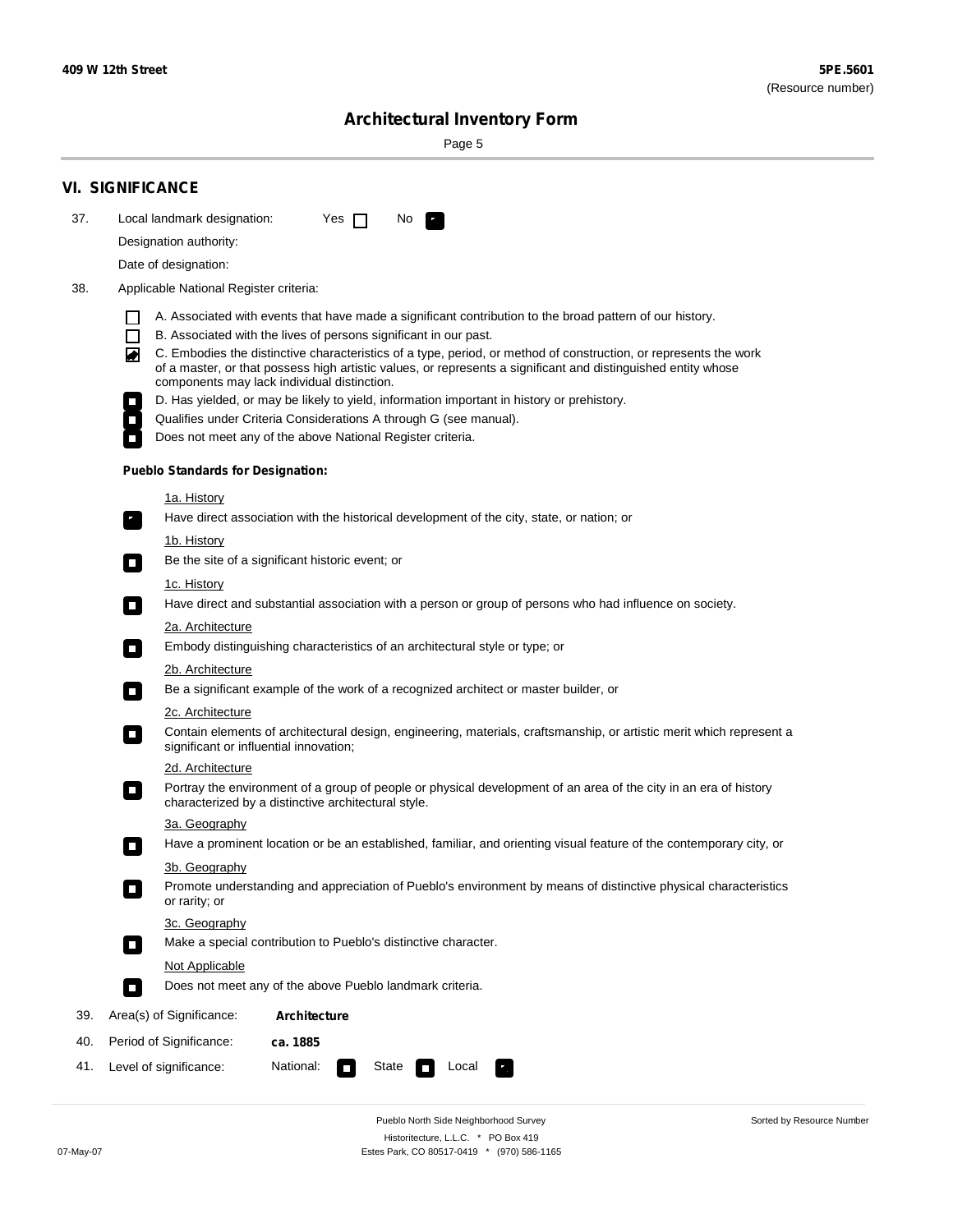Page 6

#### 42. Statement of significance:

This property is historically significant under Pueblo Local Landmark criterion 1A for its association with the initial development of Pueblo's North Side Neighborhood. This house was one earliest dwellings constructed in this neighborhood. As well, the house is architecturally significant under National Register criterion C (Pueblo Local Landmark criterion 2A) as an intact example of a front-gabled, masonry form once common to the area and among the earliest domiciles constructed in this neighborhood. However, the levels of architectural and historical significance, combined with physical integrity, are not to the extent that this property would qualify for individual listing in the National Register of Historic Places, the Colorado State Register of Historic Properties, or as a City of Pueblo Landmark. It is, nonetheless, a contributing resource within any **potential historic district.**

43. Assessment of historic physical integrity related to significance:

Constructed around 1885, the principal building on this property exhibits a moderately low level of physical integrity relative to the seven aspects of integrity as defined by the National Park Service and the Colorado Historical Society: location, setting, design, materials, workmanship, feeling, and association. The most notable alteration has been the application of stucco over the original masonry walls, which conceals a character-defining feature. However, there have been no substantial additions **made to this house.**

#### **VII. NATIONAL REGISTER ELIGIBILITY ASSESSMENT**

- 44. National Register eligibility field assessment: Local landmark eligibility field assessment:
- 45. Is there National Register district potential? Yes

**Pueblo's North Side Neighborhood represents the evolution of the city's professional middle and upper classes. Its diversity of architectural styles and forms directly represents the city's changing economic and cultural climates. As well, the neighborhood is distinctive because it appears to have evolved independently of the area's dominant industry, steel manufacturing.** Discuss:

No

m

Yes Yes No

**Individually eligible Not eligible** Not eligible **Need data Individually eligible Not eligible** Not eligible **Need data** 

No **N/A** 

 $N/A$ 

If there is National Register district potential, is this building contributing:

If the building is in existing National Register district, is it contributing: 46.

#### **VIII. RECORDING INFORMATION**

| 47. | Photograph numbers): | <b>CD-ROM Photo Disc: North Side Photos</b><br>File Name(s): 12thstw409                                                       |
|-----|----------------------|-------------------------------------------------------------------------------------------------------------------------------|
|     | Negatives filed at:  | <b>Special Collections</b><br><b>Robert Hoag Rawlings Public Library</b><br>100 East Abriendo Avenue<br>Pueblo, CO 81004-4290 |
| 48. | Report title:        | <b>Pueblo North Side Neighborhood Survey</b>                                                                                  |
| 49. | $Date(s)$ :          | 06/08/05                                                                                                                      |
| 50. | Recorder(s):         | <b>Adam Thomas</b>                                                                                                            |
| 51. | Organization:        | Historitecture, L.L.C.                                                                                                        |
| 52. | Address:             | <b>PO Box 419</b>                                                                                                             |
|     |                      | Estes Park, CO 80517-0419                                                                                                     |
| 53. | Phone number(s):     | (970) 586-1165                                                                                                                |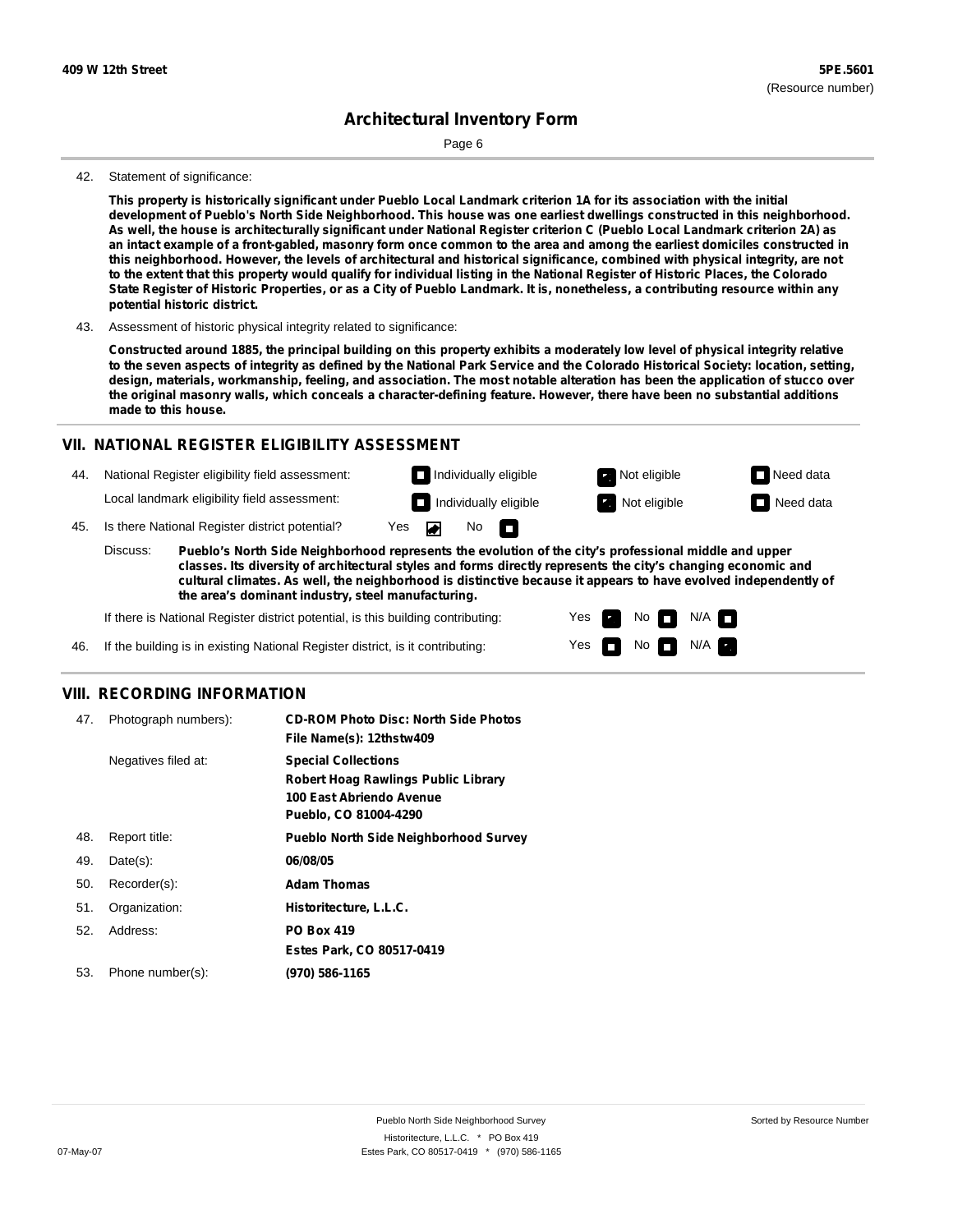Page 7